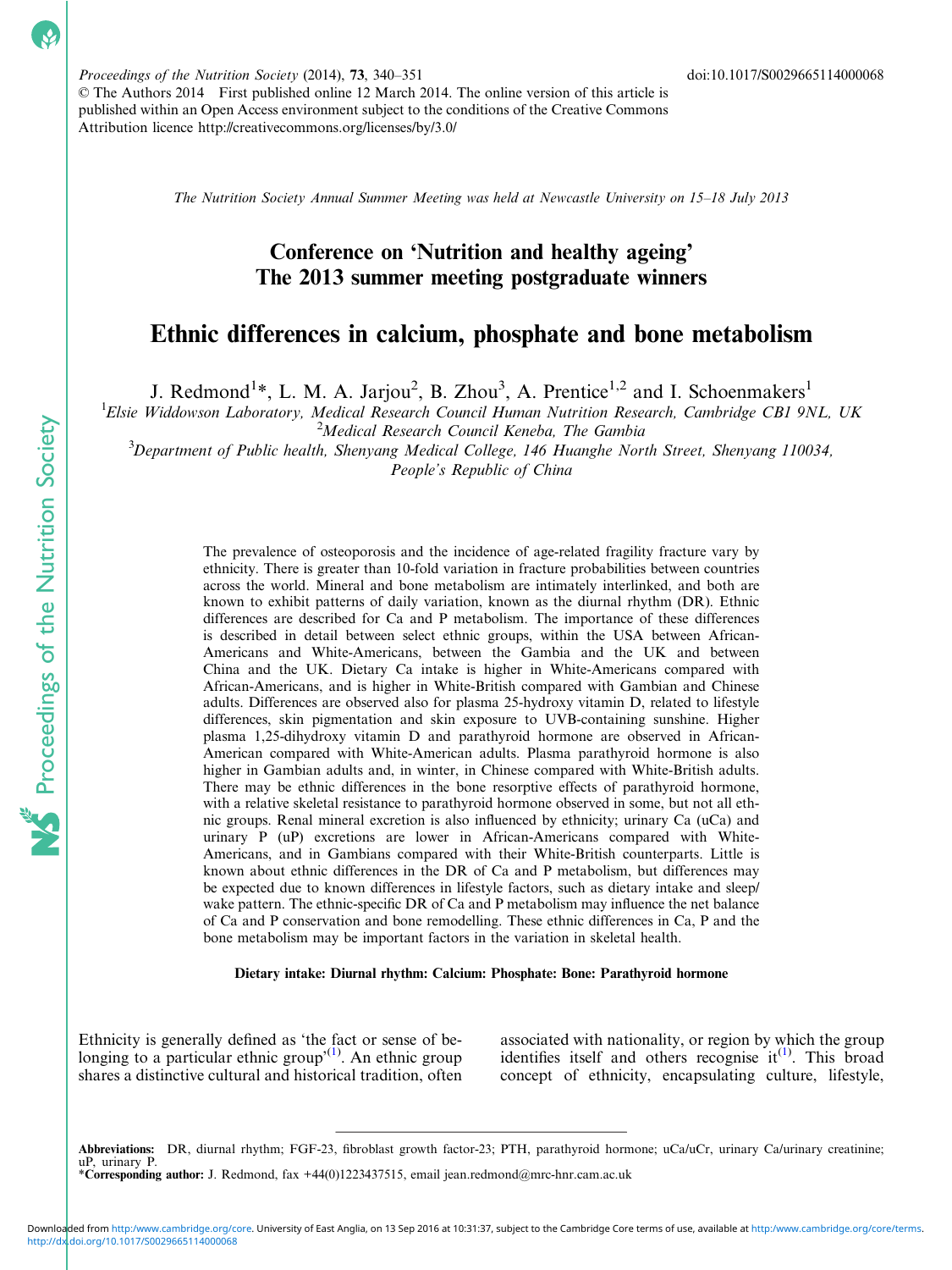Proceedings of the Nutrition Society

Proceedings of the Nutrition Society

identification, environment, biology and genetics, is what we refer to in this review.

### Ethnic differences in bone health

The prevalence of osteoporosis and the incidence of age-related fragility fracture vary by ethnicity. Kanis et al. report a greater than 10-fold variation in fracture probability between countries across the world<sup>[\(2](#page-8-0))</sup>, and substantial differences are also seen between ethnic groups within a country. The age-adjusted incidence rates of hip and distal-forearm fractures in elderly West African men and women are shown to be substantially lower than those found in Britain<sup>[\(3](#page-8-0))</sup>. Similarly, Yan et al. have reported a low incidence of hip fracture in Northern China, and the overall male-to-female ratio for hip fracture incidence was 1·15:1 in contrast with that of 0·34:1–0·43:1 in populations of most Western countries<sup>[\(4\)](#page-8-0)</sup>. Differences are also found within the USA between ethnic groups. Age-adjusted hip fracture rates were reported to be 57/100 000 in African-American females, compared with 140/100 000 in White-American females<sup>[\(5](#page-8-0))</sup>, with similar trends for men<sup>[\(6](#page-8-0))</sup>. Also, Asian and Hispanic men and women living in the USA have lower hip fracture rates than their White-American coun-terparts<sup>[\(5,7,8\)](#page-8-0)</sup>. It appears that across the world, White populations are consistently reported to be at a higher risk of fracture than other ethnic groups<sup> $(2-4,7,8)$  $(2-4,7,8)$  $(2-4,7,8)$  $(2-4,7,8)$ </sup>. These differences cannot be fully explained by a lower bone mass in White populations. While African-Americans tend to have a higher bone mineral density than White-Americans, this is not the case for Asian-Americans, Asians or Africans. Fracture risk is multi-factorial and only partly depends on bone mass. Other factors influencing fracture risk are likely to be involved in the observed ethnic differences in bone health.

The multitude of factors determining fracture risk can be subdivided into extra-skeletal and skeletal factors. The former include age, gender, neuromuscular coordination, falls, and in the case of a fall, adiposity and soft tissue cushioning may absorb the force and thus influence the impact on the bone. Skeletal factors include bone mass, geometry, the rate of bone turnover and mineral metabolism. Mineral and bone metabolisms are intimately interlinked and this review focuses on ethnic variation in the metabolism of the bone forming minerals, Ca and phosphate (P).

### Ca and P metabolism

Bone consists of an extracellular mineralised matrix consisting of mineral salts (mainly hydroxyapatite  $(Ca_{10}(PO_4)_6(OH)_2)$  crystals) bound to proteins. The metabolic function of bone is crucial for Ca and P homoeostasis. Ca, P and bone metabolism are regulated by common factors, mainly parathyroid hormone (PTH), 1,25-dihydroxy vitamin  $D(1,25(OH)_{2}D)$  and fibroblast growth factor-23 (FGF-23). The parathyroid gland detects the fluctuations in plasma ionised Ca  $(Ca^{2+})$  concentration through the  $Ca^{2+}$ -sensing receptor.

In response to a reduction in plasma  $Ca^{2+}$ , PTH is secreted by the parathyroid cells. In the kidney, PTH binds to the PTH receptor and stimulates renal Ca reab-sorption from the urinary filtrate<sup>([9](#page-8-0))</sup>. This occurs through a multitude of actions, including the increase of the renal  $Na/K/Cl<sub>2</sub>$  co-transporter to stimulate paracellular Ca reabsorption, and through the transient receptor potential channel TRPV5, to stimulate luminal Ca transfer $(9,10)$  $(9,10)$ . PTH also stimulates the renal conversion of 25-hydroxy vitamin D (25(OH)D) to  $1,25(OH)_2D$  via the up-regulation of the enzyme 25-hydroxyvitamin-D-1-α-hydroxylase. This, in turn, increases the intestinal absorption of Ca and P. Both  $1,25(OH)_{2}D$ and PTH act together to stimulate osteoblasts to pro-duce factors that activate osteoclastic bone resorption<sup>[\(9](#page-8-0))</sup>, liberating Ca and P into the extracellular fluid<sup>[\(9\)](#page-8-0)</sup>. At the same time, factors reflecting cellular function of bone are released into plasma, known as bone turnover markers.

FGF-23 is primarily a P-regulating hormone and increases in response to a high plasma P and 1,25  $(OH)_2D^{(11)}$  $(OH)_2D^{(11)}$  $(OH)_2D^{(11)}$ . In normal physiology, FGF-23 is mainly produced by the osteocytes, but the FGF-23 mRNA is also expressed in the osteoblasts and the bone lining cells<sup>([12](#page-8-0))</sup>. FGF-23 acts on the kidney to increase renal P excretion via down-regulation of the renal type-II transporters, NaP-IIa and NaP-IIc in the proximal tubule. In addition, FGF-23 acts to decrease the plasma  $1,25(OH)<sub>2</sub>D<sup>(11)</sup>$  $1,25(OH)<sub>2</sub>D<sup>(11)</sup>$  $1,25(OH)<sub>2</sub>D<sup>(11)</sup>$ . The net effect is to decrease plasma P concentration. This partly counteracts the potential PTH- and  $1,25(OH)<sub>2</sub>D$ -induced release of P from the skeleton and the up-regulation of P absorption in the intestine.

Although an elevated plasma PTH increases bone turnover, the net effect on bone depends on the pattern and the duration of exposure to a high plasma PTH. A sustained high plasma PTH concentration due to primary or secondary hyperparathyroidism can lead to bone loss, whereas anabolic effects occur with intermittent exposures $^{(13-16)}$  $^{(13-16)}$  $^{(13-16)}$  $^{(13-16)}$  $^{(13-16)}$ . Therefore, PTH may have contrasting effects on the bone depending upon the length and degree of exposure. The action of PTH may differ between different ethnic groups $(17)$ .

# Modulators of Ca and P metabolism and their regulators

Hormonal regulation of mineral metabolism ensures tight control of plasma Ca and P concentrations over a wide range of nutrient intakes and absorption. The plasma concentrations of the calciotropic hormones are therefore influenced by dietary factors. Many other factors influence their concentration. Kidney function influences plasma PTH,  $FGF-23$ ,  $1,25(OH)_2D$  and  $25(OH)D$  concentrations<sup>([18](#page-8-0))</sup>. Plasma PTH is also influenced by age, BMI and fasting $^{(19)}$  $^{(19)}$  $^{(19)}$ . Plasma 25(OH) D is further influenced by levels of skin exposure to UVB-containing sunshine (related to clothing, sunscreen, air pollution) and skin tone<sup>[\(20,](#page-8-0)[21](#page-9-0))</sup>. Some of these modulators are known to differ by ethnicity, reflecting differences in lifestyle, physiological or genetic factors. Moreover, Ca and P metabolism exhibits variation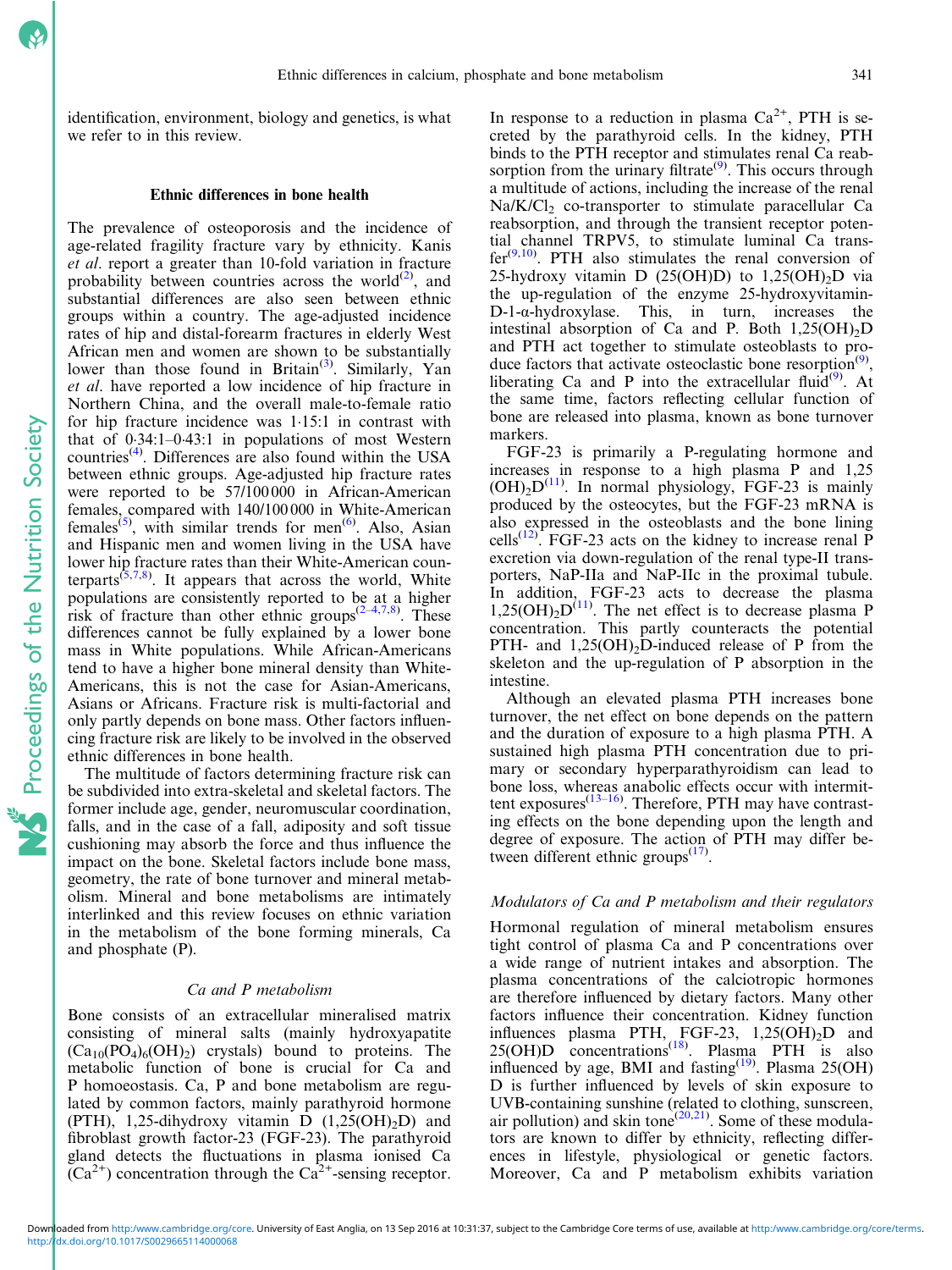

Fig. 1. Schematic representation of the diurnal rhythm of biological data.

is known as the diurnal rhythm (DR). Data comparing the DR between ethnic groups are limited. They may be expected to differ, as they are influenced by lifestyle factors, and will be summarised later in this review.

# Diurnal rhythms of Ca and P and regulators

DR refer to patterns of physiology, activity or behaviour that follow the day–night cycles, and these may be controlled by an underlying endogenous biological mechanism, known as the circadian rhythm<sup> $(22)$  $(22)$ </sup>. DR repeat every 24 h and are associated with external factors such as sleep–wake cycles, light–dark cycles, meals or posture.

during the day and the night in healthy individuals. This<br>is known as the diurnal rhythm (DR). Data comparing<br>the DR between ethnic groups are limited. They may<br>be expected to differ, as they are influenced by lifetyle<br>fa Biological data that follow a DR usually exhibit a change over time in a smooth and continuous manner, ascending to a maximum value, the peak and decreasing to a minimum value, or nadir. The amplitude refers to the variation over the day. The average value of a measurement can be derived from the diurnal curve and is referred to as the 24-h mean, as shown in Fig. 1.

The DR of Ca, P and bone metabolism is known to be at least partially dictated by exogenous factors, such as dietary and sleep–wake patterns. The majority of this research has been conducted in White and Western populations.

The diurnal rhythms of Ca and P metabolism. Plasma total Ca is reported to have a nadir at night and a day-time peak in men and women (see Fig.  $2)^{(23,24)}$  $2)^{(23,24)}$  $2)^{(23,24)}$ . It remains unclear whether this is related to the DR of plasma albumin<sup>([24,25\)](#page-9-0)</sup>. Urinary Ca (as expressed in mmol/h or as a ratio to urinary creatinine (uCa/uCr)) follows a significant DR with a night-time nadir and a day-time peak in both younger and older adults<sup>[\(24,26,27\)](#page-9-0)</sup>. Plasma P tends to follow a DR with an increase during the day, with a peak late in the evening and night and a nadir in the early morning, both in post-menopausal women<sup>[\(24\)](#page-9-0)</sup> and healthy adult men and women<sup>[\(28\)](#page-9-0)</sup>. Urinary P excretion (as measured by mmol/h or as uP/uCr), exhibits a nocturnal nadir and a day-time peak $(24, 26)$ ; this is consistent with the DR described for uCa excretion. The nocturnal decrease in renal Ca and P excretion is likely to partly reflect the biological



Fig. 2. Diurnal variation in total plasma Ca (albumin-adjusted: bold lines and unadjusted: broken line), phosphate (P) and parathyroid hormone (PTH) (change from 24 h mean, % mean and SEM) in healthy post-menopausal women. P-value indicates the significance of the diurnal variation. Reproduced from<sup>([25](#page-9-0))</sup> with permission. Figure 2 was granted permission for reproduction by Copyright Clearance Center's RightsLink service by the European Journal of Endocrinology. License no.: 3213570527941.

response to nocturnal fasting by conserving minerals at the kidney level. The nocturnal decrease in urinary mineral excretion may also be associated with the DR in plasma PTH.

The diurnal rhythm of parathyroid hormone. Plasma PTH concentration exhibits a well-documented DR with two peaks in healthy people, one in the afternoon/ evening, and one at night (see Fig.  $2)^{(23,24,26,29)}$  $2)^{(23,24,26,29)}$  $2)^{(23,24,26,29)}$  $2)^{(23,24,26,29)}$  $2)^{(23,24,26,29)}$ . The timing of the nocturnal peak of plasma PTH concentration corresponds to a decrease in uCa/uCr excretion and (with a time lag) to the decrease in uP/  $ucr^{(26)}$  $ucr^{(26)}$  $ucr^{(26)}$ . This is suggestive of a physiological role for the DR of PTH in regulating renal Ca and P excretion<sup>([26](#page-9-0))</sup>.

Studies of the pathological conditions have shown changes in the DR of  $\widetilde{PTH}^{(25,30-32)}$  $\widetilde{PTH}^{(25,30-32)}$  $\widetilde{PTH}^{(25,30-32)}$  $\widetilde{PTH}^{(25,30-32)}$  $\widetilde{PTH}^{(25,30-32)}$ . A comparative study between osteoporotic and healthy women reported a significant DR of PTH in both the groups, but with differences observed between the groups $(33)$ . In osteoporotic women, there was a higher 24-h mean of plasma PTH concentration with a smaller nocturnal increase, and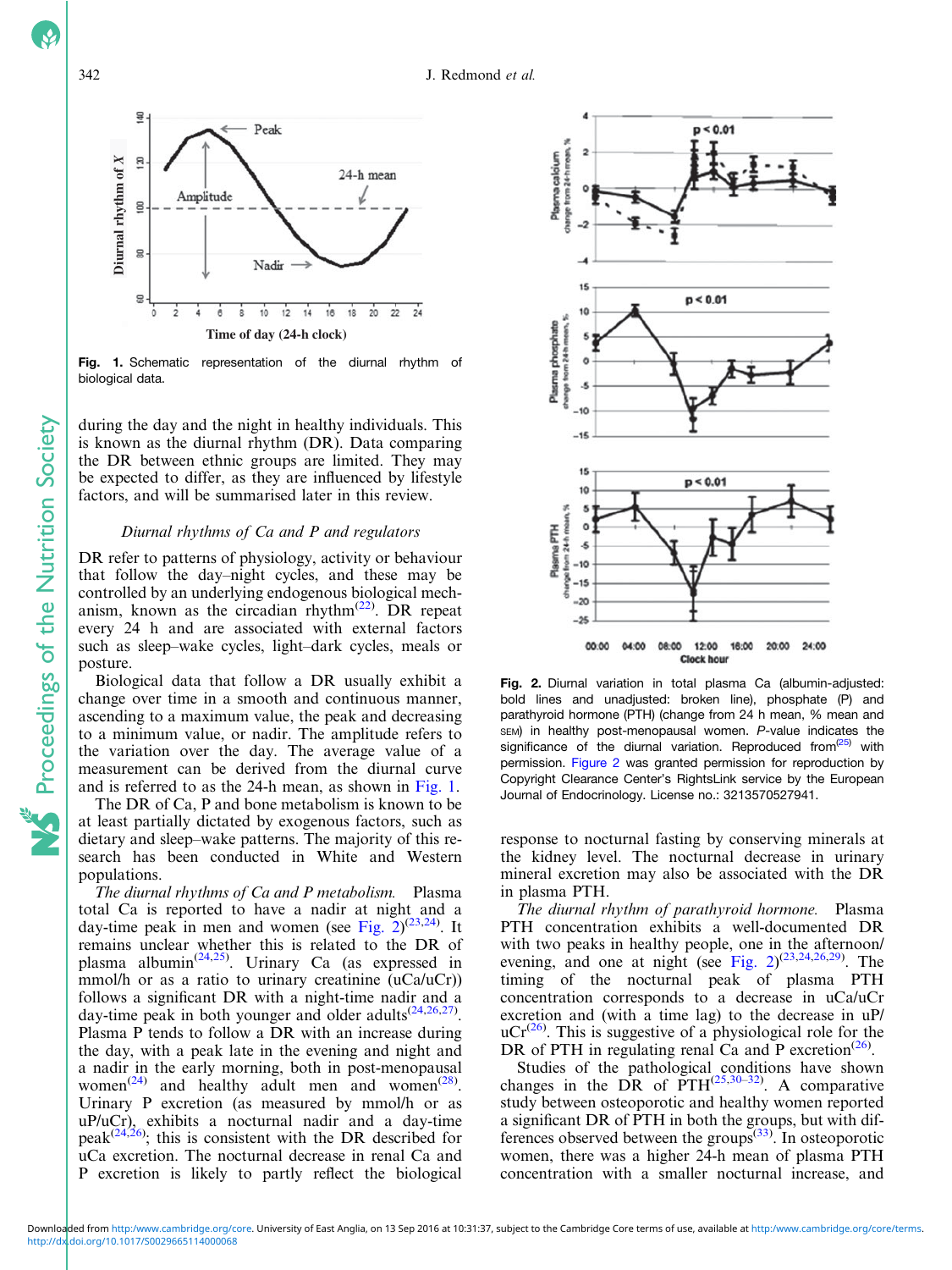the nocturnal peak occurred at an earlier time compared with healthy women<sup> $(33)$  $(33)$  $(33)$ </sup>. These findings suggest that the DR of plasma PTH may be important for overall mineral and bone metabolisms. The physiology of the DR of plasma PTH has been reviewed elsewhere in detail<sup>[\(32\)](#page-9-0)</sup>.

The diurnal rhythms of  $1,25(OH)_2D$ , vitamin D binding protein and fibroblast growth factor-23. Plasma  $1,25(OH)_{2}D$  and vitamin-D-binding-protein were found to have a significant DR in postmenopausal women, although the free fraction of 1,25(OH)  $_2D$  (i.e. not bound to the vitamin-D-binding-protein) did not vary over the 24-h cycle<sup>[\(24\)](#page-9-0)</sup>. Only one study is available which investigates the DR of FGF-23 and has reported that FGF-23 did not have any significant DR in healthy children and adults and patients with X-linked hypophosphataemia, although a significant DR was observed for its biological co-factor,  $\text{Klotho}^{(34)}$  $\text{Klotho}^{(34)}$  $\text{Klotho}^{(34)}$ .

The diurnal rhythms of bone turnover markers. Biochemical markers of bone turnover exhibit a DR, with a night-time peak and a day-time nadir<sup>[\(23,35](#page-9-0)–[37\)](#page-9-0)</sup>. In a study of healthy men, the bone resorption marker, carboxy-terminal-collagen-crosslinks had a night-time peak that was 66% greater than the 24-h mean<sup> $(37)$  $(37)$  $(37)$ </sup>. The DR of the bone formation markers osteocalcin and the bone-alkaline-phosphatase exhibits less variation than the DR of bone resorption, and the amplitude is typically only 10–20% of the 24-h mean<sup>([23,38\)](#page-9-0)</sup>; which may relate to the differences in metabolism or excretion of the markers<sup>[\(35\)](#page-9-0)</sup>.

The DR of the bone turnover markers is partially dictated by exogenous factors; it is altered by fasting and food intake $^{(35,39,40)}$  $^{(35,39,40)}$  $^{(35,39,40)}$ . It was reported that plasma concentrations of the bone resorption marker carboxyterminal-collagen-crosslinks, and to a lesser extent the bone formation markers procollagen-type-I-N-terminalpropeptide and osteocalcin, were significantly higher after 9 h fasting compared with the fed state $(35)$ . There are acute post-prandial changes in bone turnover that may be associated with changes in the activity of mature bone cells<sup>[\(40\)](#page-9-0)</sup>. Potential mediators of this response include calciotropic hormones, growth hormone, pancreatic peptides and incretin hormones. The DR of bone resorption has also been described to be modulated by the pattern of dietary Ca intake $^{(41-43)}$  $^{(41-43)}$  $^{(41-43)}$  $^{(41-43)}$  $^{(41-43)}$ . Further information may be found in a recent review $(40)$  $(40)$  $(40)$ .

Ahmad et al. reported an association between the DR of plasma concentrations of PTH and bone turnover markers; the timing of the peak concentrations of the carboxy-terminal-collagen-crosslinks and the procollagen-type-I-N-terminal-propeptide lagged behind the peak concentration of PTH by about  $3 h^{(25)}$  $3 h^{(25)}$  $3 h^{(25)}$ . The results of this study suggest that PTH may have some regulatory role in the DR of bone resorption and formation, as reflected by the markers of the bone turnover $(x<sup>2</sup>)$ , although this has not been consistently seen $^{(29)}$  $^{(29)}$  $^{(29)}$ .

Taken together, these results suggest the homoeostasis of plasma Ca at night, in the absence of Ca intake, is maintained by an enhanced bone resorption and also by an enhanced renal reabsorption of  $Ca<sup>(44)</sup>$  $Ca<sup>(44)</sup>$  $Ca<sup>(44)</sup>$ . This homoeostasis is in part, but not completely, mediated via a nocturnal increase in plasma PTH. Differences in DR

of Ca, P and bone metabolisms between healthy individuals and patients with osteoporosis are reported $(30,31)$  $(30,31)$ , particularly in PTH and uCa excretions. This indicates that they may be important for Ca balance and skeletal integrity.

Little is known about the influence of ethnicity on these DR. Differences may be expected between ethnic groups due to differences in lifestyle factors, including the timing of sleep–wake patterns, the pattern of dietary intake and total dietary intake. Differences in dietary intake and other factors associated with Ca and P metabolisms may vary considerably between ethnic groups, and will be discussed in this review.

#### Ethnic differences in Ca and P metabolism

#### Ethnic differences in dietary intake

Differences in food availability, cultural preferences and socioeconomic factors contribute to differences in dietary intake between ethnic groups within and between countries.

Ca is present in a wide range of foods, although the bioavailability varies depending on the source. Milk and milk products have a high Ca content. Plant sources of Ca include pulses, whole-grains, nuts, some dried fruit, tofu and green vegetables. On the population level, Ca intakes can vary by approximately 5-fold depending on the types of foods consumed $(45)$ . They range from very low intakes (200–400mg/d) in some parts of Asia (e.g. China, Japan) and Africa (e.g. The Gambia,  $K$ enya)<sup>([46](#page-9-0)–[51\)](#page-9-0)</sup> with Ca from vegetables, legumes, cereals and nuts accounting for much of the intake $(46,51)$  $(46,51)$  to higher intakes in mostly White populations (>750 mg/d) of the USA, the UK and the Northern European countries<sup> $(52-54)$  $(52-54)$  $(52-54)$ </sup>.

Protein-rich foods (milk, meat, poultry and fish) and cereal grains provide the majority of dietary phosphorus intake $^{(55)}$  $^{(55)}$  $^{(55)}$ . The Ca:P ratio may be important, but little is known about their ethnic differences in dietary Ca:P ratio. Spencer et al., showed that although Ca balance did not change with varying intakes of dietary P, the higher P intake resulted in a significant decrease of the daily uCa output<sup>([56](#page-10-0))</sup>. This may be related to the lower availability of Ca for intestinal absorption due to its binding to P. The effect of the dietary Ca:P ratio on bone health is inconclusive.

Differences in dietary intake may exist between the ethnic groups living in the same geographical region, for example, within the USA, as detailed in the next section. Within the UK, 42 % of women of African or Caribbean origin, and 36 % of women of South-Asian or other Asian ethnic origin had Ca intakes below the lower reference nutrient intake, compared with only  $8\%$  of White-British women<sup>([52](#page-9-0)[,57\)](#page-10-0)</sup>. Also, a Canadian study comparing Western-born Chinese, recent Chinese migrants to Canada and White-Canadians found differences in the macro- and the micro-nutrient intakes between these groups $(58)$  $(58)$  $(58)$ .

In the remainder of this review, we will focus on selected ethnic groups, describing Ca and P intake and the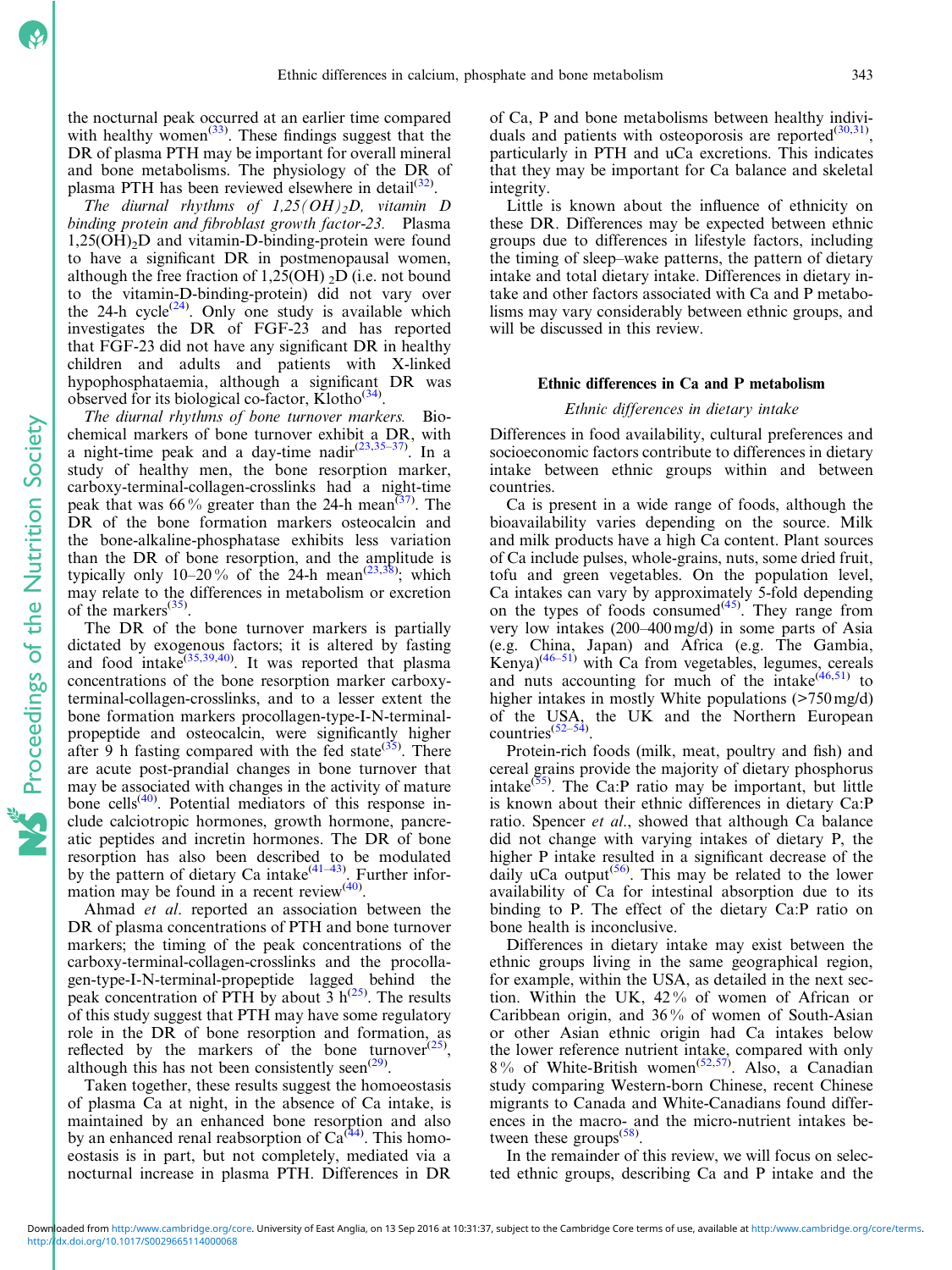influence this has on Ca and P regulation and bone metabolism. The focus will be to compare and contrast Ca and P metabolism between: (a) African-American and White-Americans in the USA, as an example of the differences between groups in the same geographical location; (b) African in the Gambia and White-British in the UK and (c) Chinese in Northern China and White-British in the UK, as examples of differences between the ethnic groups living in their environment of origin.

# Ethnic differences in Ca and P metabolism: African-Americans compared with White-Americans

Ethnic differences in dietary Ca and P intakes in the USA. Within the USA, ethnic groups differ in dietary Ca intake. White-Americans have a Ca intake close to the recommendations (∼900mg/d), while African-Americans have a lower Ca intake at all stages of life, as documented in the National Health and Nutrition Examination Survey<sup>[\(53\)](#page-9-0)</sup> and other studies<sup>([44](#page-9-0)[,59\)](#page-10-0)</sup>. African-Americans are reported to consume the same or less dietary P than White-Americans<sup>[\(60\)](#page-10-0)</sup>.

Some studies have reported greater fractional and total intestinal Ca absorption in African-Americans compared with White-American children and adolescents  $(61, 62)$ . However, Bell et al. did not find any differences in fractional intestinal Ca absorption, despite the finding of lower serum 25(OH)D concentration and 24-h uCa excretion and higher serum  $1,25(OH)_{2}D$  in African-Americans than in White-American adolescents<sup>([63](#page-10-0))</sup>.

Ethnic differences in  $25(OH)D$  in the USA. After exposure to a single standard dose of UV radiation, there is less dermal synthesis of vitamin  $D_3$  from 7-dehydrocholesterol in darker skin because of the absorption of UVB-light by the skin pigment<sup> $(64)$ </sup>, although the total capacity appears to be similar in African-Americans and White-American young adults when exposed to unlimited sunshine<sup> $(65)$ </sup>. Consequently, when living in temperate climates, darker skinned individuals tend to have lower plasma 25(OH)D concentrations. This is reflected in data obtained within the USA, including the National Health and Nutrition Examination Survey, where for similar amounts of UVB-containing sunshine exposure, African-Americans have lower 25( $\text{OH}$ )D in winter and summer<sup>[\(59,66,67\)](#page-10-0)</sup>.

The lower plasma 25(OH)D concentration may also be partly explained by a higher BMI on average in African-Americans, as BMI is inversely associated with plasma 25(OH)D<sup>([68](#page-10-0))</sup>. However, Coney et al. report that ethnic differences in plasma 25(OH)D remain after adjustment for body weight, percentage body fat and  $\text{BMI}^{(69)}$  $\text{BMI}^{(69)}$  $\text{BMI}^{(69)}$ . The lower 25(OH)D may be possibly explained partly by genetic variations in vitamin D synthesis, the vitamin-D-binding-protein and/or metabolism between

Ethnic differences in regulatory hormones in the USA. Plasma PTH,  $1,25(OH)_{2}D$  and urinary cyclicadenosine-3′ ,5′ -monophosphate (an indicator of renal PTH activity) have been reported to be higher in African-Americans compared with White-American

adults<sup>([71](#page-10-0)-[73\)](#page-10-0)</sup>. A lower vitamin D status, in addition to a lower Ca intake, may explain these findings<sup> $(72)$ </sup>, since PTH is a primary regulator of Ca metabolism, as described earlier. The higher plasma PTH in African-Americans, however, may not lead to a similarly increased rate of bone turnover or risk of osteoporosis as it does for White-Americans. A comparative study of African-American and White-American women matched for age and weight, reported that, despite having lower plasma 25(OH)D and higher plasma PTH, African-American women have a higher bone mineral density and bone mineral content and lower bone turnover rate<sup>([59](#page-10-0))</sup>. This was confirmed by other studies reporting lower concentrations of bone turnover markers in African-Americans despite a similar or higher plasma PTH as White-Americans<sup> $(72,74)$  $(72,74)$ </sup>. This is further underpinned by the results of a controlled PTH infusion study showing a lower rise in the markers of bone resorption in African-American compared with White-American premenopausal women in response to the same amount of infused  $PTH^{(17)}$  $PTH^{(17)}$  $PTH^{(17)}$ . Furthermore, histomorphometric analysis of biopsies of the iliac crest after double-tetracycline labelling showed that the bone formation rate in African-American adults was only one-third that of White men and women $(75)$  $(75)$  $(75)$ . In addition, the relationship between plasma 25(OH)D concentration and bone outcomes differs by ethnicity; a lower plasma 25(OH)D is associated with a lower bone mineral density in White-Americans, but not African-Americans<sup>([67](#page-10-0))</sup>. Taken together, these pieces of evidence suggest that the bone resorptive response to PTH differs between these groups, and it has been suggested that African-Americans have a relative skeletal resistance to  $\text{PTH}^{(67)}.$  $\text{PTH}^{(67)}.$  $\text{PTH}^{(67)}.$ 

Ethnic differences in renal mineral excretion in the USA. Studies comparing ethnic groups in the USA have shown that the African-American adults have lower daily uCa and uP excretions across all ages<sup>([59,62,72,76\)](#page-10-0)</sup>. Postmenopausal African-American women excrete on average 65mg less uCa/d and 120mg less uP/d than White-American women<sup>([77](#page-10-0))</sup>. In steadystate conditions of mineral ion balance, the daily urinary mineral excretion equates to net absorption from dietary sources<sup> $(76)$ </sup>; accordingly, it has been speculated that the lower urinary mineral excretion among African-Americans is due to a lower intestinal absorption of Ca and P. This, however, needs to be interpreted with consideration of dietary intake. As mentioned earlier, when compared with White-Americans, African-Americans consume less dietary Ca and the same or less dietary  $P^{(60)}$  $P^{(60)}$  $P^{(60)}$ . It has been demonstrated in adolescents and adult women that lower daily uCa excretion in African-Americans is primarily determined by a higher renal Ca conservation rather than lower fractional intestinal Ca absorption<sup> $(63,78)$  $(63,78)$  $(63,78)$ </sup>. These differences cannot be fully explained by a higher plasma PTH and a 1,25(OH)2D concentration in African-Americans. A lower 24-h Ca excretion was reported in African-Americans compared with White-American adolescent girls across a range of controlled dietary Ca intakes, and at similar concentrations of plasma 25(OH)D,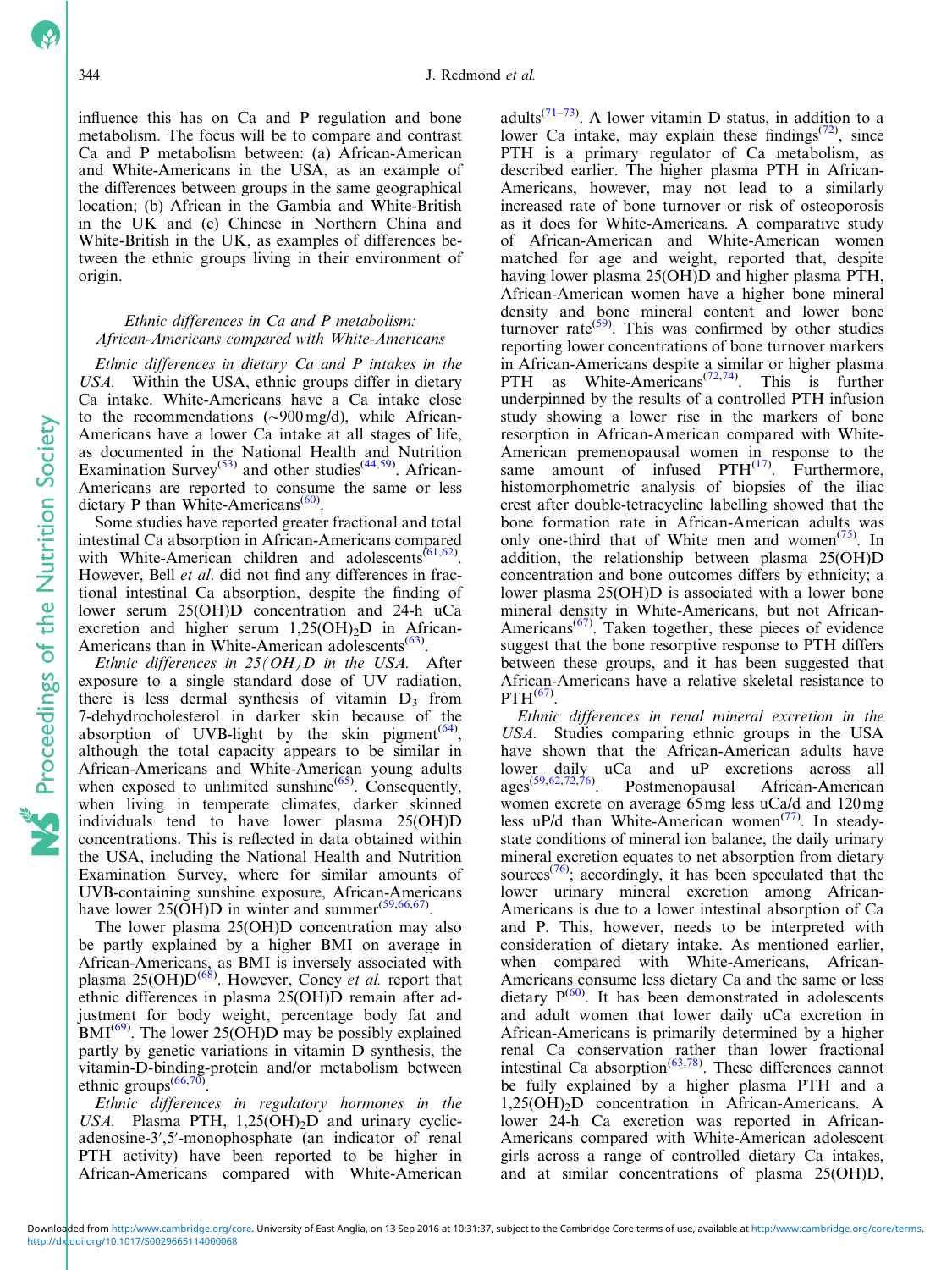|                                |  |  |  |  |  | <b>Table 1.</b> Factors associated with ethnic differences in Ca. P and |  |  |  |  |
|--------------------------------|--|--|--|--|--|-------------------------------------------------------------------------|--|--|--|--|
| bone metabolism within the USA |  |  |  |  |  |                                                                         |  |  |  |  |

| Parameter                                         | African-Americans<br>v. White-Americans* |
|---------------------------------------------------|------------------------------------------|
|                                                   |                                          |
| Osteoporosis/fracture risk <sup>(5-7)</sup>       |                                          |
| Dietary Ca <sup>(44,53,59)</sup>                  |                                          |
| Dietary P(60)                                     | .⊥/=                                     |
| Plasma 25(OH)D <sup>(59,66,67)</sup>              |                                          |
| Plasma 1,25(OH) <sub>2</sub> D <sup>(71-73)</sup> |                                          |
| Plasma PTH $^{(59,71-74)}$                        |                                          |
| Bone turnover markers <sup>(59,74)</sup>          |                                          |
| Renal Ca and P excretion <sup>(59,72,77)</sup>    |                                          |

PTH, parathyroid hormone.

\* Arrows indicate the differences compared with White-Americans.

 $1,25(OH)<sub>2</sub>D$  and PTH<sup>([62](#page-10-0))</sup>. This was confirmed by a study by Gutierrez et al. examining ethnic differences in postprandial urinary fractional mineral excretion between African-American and White-American adults in samples collected for 4 h following a standardised meal<sup>[\(76\)](#page-10-0)</sup>. Despite similar plasma PTH and FGF-23 concentrations, African-Americans had ∼35 % lower fractional Ca excretion and ∼30 % lower postprandial fractional P excretion than White-Americans<sup>([76](#page-10-0))</sup>. These pieces of evidence suggest that African-Americans have a proportionally higher renal mineral conservation than White-Americans.

Overall, there appears to be strong evidence supporting the biologically relevant ethnic differences across all aspects of Ca and P metabolism and in the concentrations and responses to the regulators between African-Americans and White-Americans. The differences described in the skeletal responsivity to PTH, the rate of bone remodelling and the differences in Ca and P retentions may be associated with ethnic differences in bone mass and fracture risk (Table 1).

# Ethnic differences in Ca and P metabolism: The Gambia v. the UK

Ethnic differences in dietary intake: The Gambia v. the UK. Dietary Ca intake in The Gambia, West Africa, is very low  $(200-400 \,\text{mg/d})^{(47,79,80)}$  $(200-400 \,\text{mg/d})^{(47,79,80)}$  $(200-400 \,\text{mg/d})^{(47,79,80)}$  $(200-400 \,\text{mg/d})^{(47,79,80)}$ . The main contributors to daily Ca intake are leaves, fish, locust beans, cereals, groundnuts and local salt, while milk is reported to account for only 5% of Ca intake<sup>([46](#page-9-0))</sup>. In the UK, milk and milk products contribute substantially to dietary Ca intake (approximately 56 %). Daily Ca intake is generally close to recommendations (760–960mg/d) with some regional variations<sup>([52](#page-9-0))</sup>. We have previously reported that the dietary Ca and Ca:P intakes were lower in rural Gambian compared with White-British adolescents and older adults from Cambridge<sup>[\(47,](#page-9-0)[80](#page-10-0))</sup>.

Ethnic differences in  $25(OH)D$ : The Gambia v. the UK. Vitamin D status in The Gambia is generally higher than in the UK. Plasma 25(OH)D was reported to be 60–100 nmol/l in Gambian men and women throughout the year across all ages and in pregnancy<sup>[\(21,](#page-9-0)[80](#page-10-0)–[83\)](#page-10-0)</sup>. In the UK, vitamin D status

undergoes seasonal variation. The UK National Diet and Nutrition Survey reported mean annual 25(OH)D concentrations as 45·6 (SD 22·6)nmol/l for men and 49·6 (sp 25.6)nmol/l for women aged 19-64 years<sup>[\(84\)](#page-10-0)</sup>.

Ethnic differences in regulatory factors: The Gambia v. the UK. Plasma PTH and  $1,25(OH)<sub>2</sub>D$  concentrations are raised in Gambians compared with White-British subjects, and this is likely the result of their very low Ca intake([80,82,85](#page-10-0)) . A higher plasma PTH in the Gambia is found in conjunction with higher plasma concentrations of markers of osteoblast activity, with or without the concomitant higher markers of osteoclast activity<sup>[\(47,](#page-9-0)[82](#page-10-0))</sup>. Therefore, it appears that the higher plasma PTH in The Gambia is associated with greater bone turnover, which is similar to the findings reported in South Africans<sup>[\(86\)](#page-10-0)</sup>, but is in contrast to the lower bone turnover and the reported skeletal resistance in African-Americans $(17)$ . These findings are confirmed by a detailed study investigating the bone response after oral-P-induced PTH  $\frac{1}{2}$  secretion<sup>([47](#page-9-0))</sup>. This study showed no proportional differences between Gambians and White-British adults in the skeletal response to a raised plasma  $PTH^{(47)}$  $PTH^{(47)}$  $PTH^{(47)}$ , suggesting no difference in their relative skeletal sensitivity to PTH.

In White-British and other White populations, a high plasma PTH has been shown to be related to a lower hip bone mineral content<sup> $(87)$ </sup> and pathologically elevated plasma PTH is a significant risk factor for osteoporosis and fracture<sup>([88](#page-10-0))</sup>. In contrast, the chronically raised plasma PTH concentration that has been reported in the adults from The Gambia<sup>[\(80,82,85\)](#page-10-0)</sup>, is not associated with a high incidence of fracture on a population level<sup>([89](#page-10-0))</sup>. Schnitzler suggested that high bone turnover may remove fatigue damage and improve bone qual-ity<sup>([86](#page-10-0))</sup> and is a plausible explanation for the very low fracture rates in West Africa.

Ethnic differences in renal mineral excretion: The Gambia v. the UK. There is evidence for differences in renal mineral conservation between The Gambia and the UK. Aspray et al. found that the 24-h uCa and uP outputs were both significantly lower in the rural Gambian adult women, particularly after menopause, compared with White-British women<sup>[\(82\)](#page-10-0)</sup>. Further investigations of renal Ca handling and the influence of dietary intake in elderly men and women from the Gambia and the UK showed that the 2-h fasting uCa/uCr excretion was significantly lower in Gambian subjects. The UCa/uCr remained lower in Gambian subjects even after statistical adjustment for dietary Ca intake and for glomerular filtration rate, body weight, height and body surface area<sup>[\(90\)](#page-10-0)</sup>. There were also differences in the fractional excretion of Ca (i.e. the percentage of Ca filtered by the kidney which is excreted in the urine), and in the tubular maximum of Ca (i.e. the maximum renal tubular mineral reabsorption, a threshold beyond which Ca is excreted in the urine)<sup>([90](#page-10-0))</sup>. Similar trends were observed for uP and these differences also remained after statistical adjustment for dietary intake.

Taken together, these pieces of evidence suggest important differences in the Ca and P regulatory axes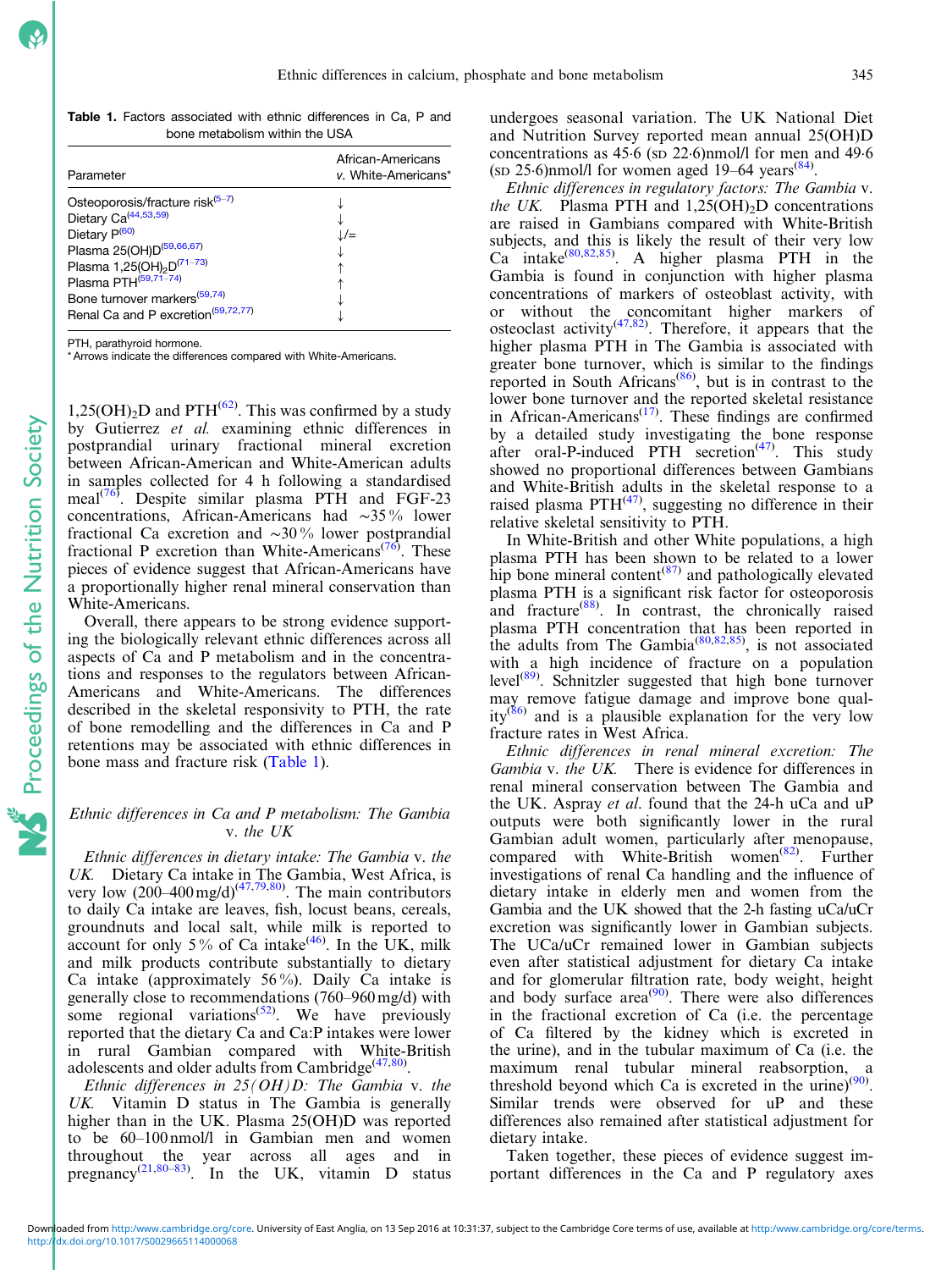between White-British and Gambian adults, and between Gambians and African-Americans.

# Ethnic differences in Ca and P metabolism: China v. the UK

There are fewer data available on the differences between White-European and Chinese populations. The limited data available are summarised below.

Ethnic differences in dietary intake: China v. the UK. The traditional Chinese diet is low in Ca because of the low consumption of milk and milk products; Ca intake comes mainly from the consumption of green vegetables, legumes, cereals and small  $\operatorname{fish}^{(51,91)}$  $\operatorname{fish}^{(51,91)}$  $\operatorname{fish}^{(51,91)}$  $\operatorname{fish}^{(51,91)}$ . There is also considerable geographical dietary variation within China<sup>[\(48\)](#page-9-0)</sup>. Hu et al. reported that the mean Ca intake ranged from 200 to  $700 \text{ mg/d}$  depending on the region<sup>[\(48\)](#page-9-0)</sup>. Zhang et al. reported an increasing trend in the daily intake of Ca in Chinese adults between 1991 and 2009. Despite this, the average Ca intake in 2009 was 400 and 352mg/d for men and women, respectively<sup>[\(51\)](#page-9-0)</sup>. Other studies report Ca intakes were typically below  $500 \,\text{mg/d}^{(92,93)}$  $500 \,\text{mg/d}^{(92,93)}$  $500 \,\text{mg/d}^{(92,93)}$ . We have previously reported that older Chinese adults in Shenyang, Northern China have lower dietary Ca and P intakes and a lower dietary Ca:P ratio compared with their White-British counterparts<sup>[\(47\)](#page-9-0)</sup>.

Ethnic differences in  $25(OH)D$ : China v. the UK. Zhang et al. reviewed publications measuring the plasma 25(OH)D in China in various age groups and in different areas of China<sup>[\(94\)](#page-11-0)</sup>. It was found that the vitamin D deficiency (defined as plasma 25(OH)D concentration <25 nmol/l) is observed in the Chinese population in almost all age groups and areas. For example, a high prevalence of deficiency was reported in Beijing  $(40^{\circ}\text{N})$  in the autumn and in Nanjing (latitude  $31^{\circ}$ N) during the winter months<sup>[\(94\)](#page-11-0)</sup>. In women from Nanjing, the mean plasma 25(OH)D concentrations were 22 and 32 nmol/l in the winter and the summer, respectively<sup>[\(95\)](#page-11-0)</sup>. In our studies, we have also reported significantly lower plasma 25(OH)D concentrations in the Chinese men in Shenyang (42°N) compared with their White-British counterparts in Cambridge (52°N) in late winter but not in summer $^{(87)}$  $^{(87)}$  $^{(87)}$ .

The aetiology of vitamin D deficiency in China is likely to be multifactorial. At latitudes >30°N, there is little to no cutaneous synthesis of vitamin D during the winter; the length of the 'UVB winter' depends on the latitude and is longer further in the North<sup>[\(96\)](#page-11-0)</sup>. In addition, there may be avoidance of skin exposure to UVB from sunshine for cultural reasons, and high levels of air pollution in some areas<sup>[\(94\)](#page-11-0)</sup>. Foods rich in vitamin D in the Chinese diet are scarce, and there is limited availability or consumption of vitamin D fortified products<sup>[\(94\)](#page-11-0)</sup>.

Ethnic differences in the regulatory factors: China v. The UK. We have previously reported that Chinese adults from Shenyang, Northern China had a higher plasma PTH concentration than White-British adults in winter months<sup> $(87)$  $(87)$ </sup>, although no ethnic differences were reported in data from the summer and winter



Fig. 3. The relationship between Ln parathyroid hormone (PTH) and Ln bone mineral content (BMCt) at the femoral trochanter adjusting for bone area, weight, height, age and sex in Shenyang  $(x)$  and Cambridge ( $\bullet$ ) subjects. Reprinted from<sup> $(88)$ </sup> with permission from Elsevier. Figure 3 was granted permission for reproduction by Copyright Clearance Center's RightsLink service by Elsevier. License no.: 3196500798854.

combined $(47)$  $(47)$  $(47)$ . This finding is a likely result of lower Ca intake and, in winter, a lower plasma 25(OH)D in older Chinese adults than in White-British counterparts<sup>([47](#page-9-0)[,87\)](#page-10-0)</sup>. The relationship between plasma PTH and 25(OH)D differed between the two ethnic groups; Chinese adults had a higher plasma PTH for a given plasma  $25(OH)D$  concentration<sup>[\(87\)](#page-10-0)</sup>. In older White-British adults, a negative relationship between PTH and the size-adjusted bone mineral content at the femoral trochanter (after adjustment for confounders) was observed, but this relationship was not seen in older Chinese adults  $(Fig. 3)^{(87)}$  $(Fig. 3)^{(87)}$  $(Fig. 3)^{(87)}$ . This finding was supported by a previous study of elderly men and women from Hong Kong where the bone mineral density at the spine and the hip was not associated with plasma PTH<sup>([97](#page-11-0))</sup>. This suggests that older Chinese adults may have a degree of resistance to the bone resorptive effects of PTH. This was however, not confirmed by a detailed study by Yan et al., as described in the next section.

Ethnic differences in renal mineral excretion: China v. The UK. There are few studies available directly comparing the differences in renal excretion in these ethnic groups. The comparative results obtained from the 2-h fasting urine samples collected from older Chinese and White-British adults suggested that there were no differences in either the uCa/uCr or the  $uP/uCr^{(47)}$  $uP/uCr^{(47)}$  $uP/uCr^{(47)}$ . Yan *et al*. investigated the potential skeletal resistance to PTH in older Chinese adults compared with older White-British adults by conducting a 5-d oral-P loading study to stimulate PTH secretion<sup> $(47)$ </sup>. No evidence was found for the differences in the skeletal response to PTH and the results did not support the

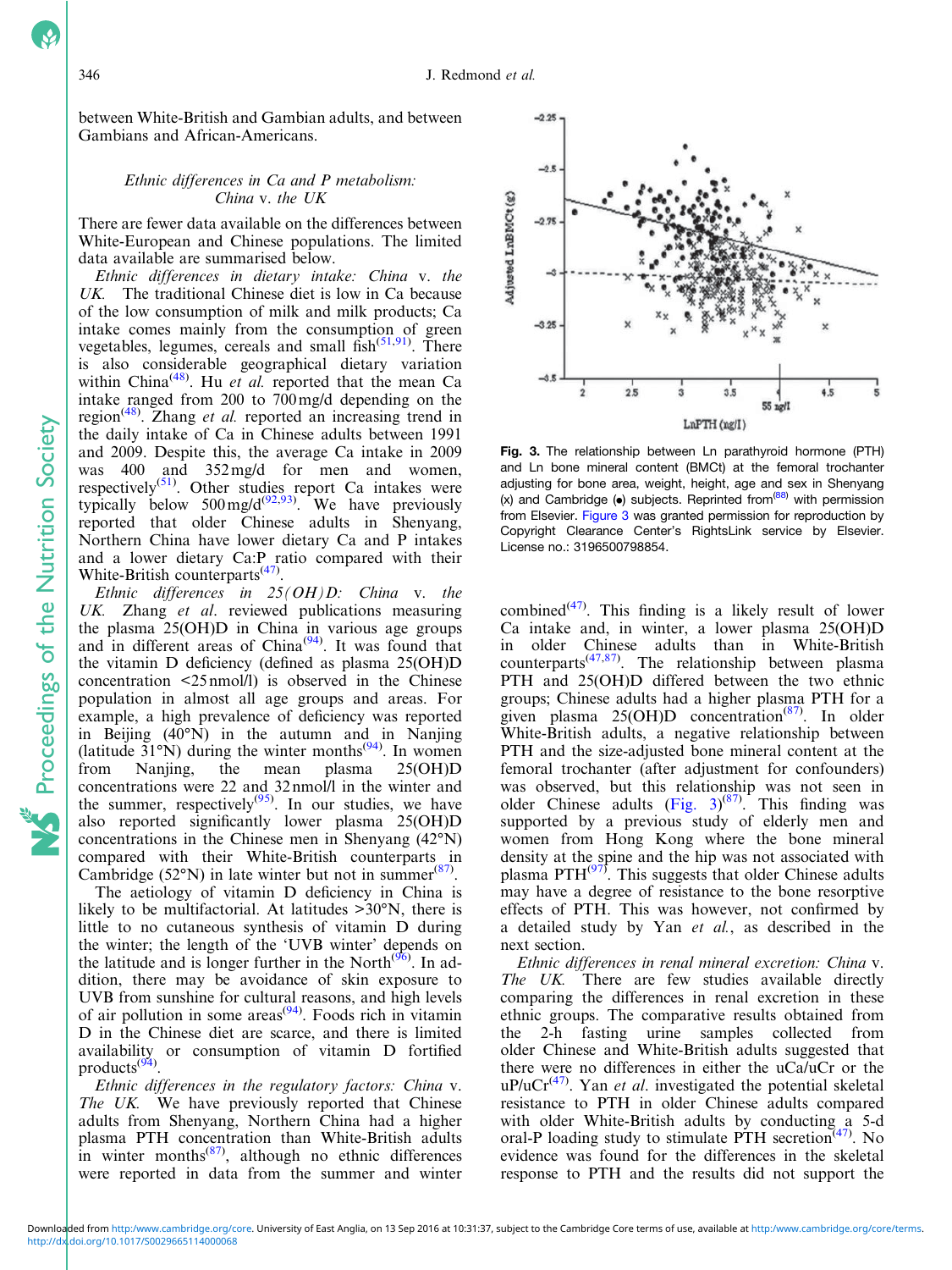Proceedings of the Nutrition Society

**NS** Proceedings of the Nutrition Society



Fig. 4. Timings of blood and urine collections.

hypothesis of skeletal resistance to PTH in older Chinese adults compared with older British adults. However, a potentially important difference in the renal response to PTH was found, which was greater in the Chinese group, resulting in more rapid P clearance compared with White-British $(47)$  $(47)$  $(47)$ .

#### Summary: ethnic differences in Ca and P metabolism

Older people from the Gambia and China have a lower Ca intake and concomitantly higher plasma PTH and  $1,25(OH)_{2}D$  concentrations than those from the UK. Yet, unlike in White-British adults, where a high PTH is considered to be a risk factor for osteoporotic fracture, this is not seen in Gambia and China, where the rates of fracture are lower than in the UK. However, while skeletal resistance to PTH is described in African-Americans, this has not been demonstrated in the small studies in older Gambian or Chinese adults.

# Ethnic differences in the diurnal rhythms of Ca and P metabolism

Most of the evidence on the ethnic differences in Ca and P metabolism is derived from studies that have performed investigations under fasting conditions and at standardised times of the day, generally in the early to mid-morning. However, the markers of Ca and P metabolism exhibit a DR, as previously described. By limiting blood or urine sampling to one timepoint along a fluctuating pattern, group differences in the DR or the 24-h mean may go undetected. Little is known about ethnic differences in these DR and their potential influences on the net mineral balance and skeletal health, respectively. Differences in the DR may be anticipated due to known lifestyle differences, such as the total and the pattern of dietary Ca and P intakes, sleep/wake patterns, which are related to known differences in plasma concentrations of PTH and bone turnover markers between ethnic groups.

There is some evidence, albeit limited, to suggest ethnic differences in the DR of PTH and uCa excretion between African-American and White-American women<sup> $(44)$ </sup>. In the single study investigating these differences, the 24-h mean of plasma PTH concentration was higher in African-Americans and their plasma PTH concentration did not change significantly between day-time and night-time, although uCa excretion (mmol/8 h) was lower at night compared to the day-time. In contrast,

<http://dx.doi.org/10.1017/S0029665114000068>

increase in plasma PTH concentration and a more pronounced nocturnal decrease in uCa (mmol/8 h) than African-Americans. The differences suggest a higher renal conservation of Ca during the day in African-American compared with their White-American counterparts<sup>([44](#page-9-0))</sup>.

This study also demonstrated that ethnic differences in Ca and P metabolism between African-American and White-American women depend on the time of the day. African-Americans had significantly lower uCa and uP (mmol/4 h) compared with White-Americans as measured in the morning and the day-time samples, respectively, but there were no ethnic differences found in uCa or uP (mmol/8 h) in the samples collected during the night $(44)$  $(44)$ .

This highlights the importance of considering the influence of the DR in ethnic comparative research. Therefore, in the interpretation of the differences between ethnic groups, the timing of sample collection needs to be considered. These differences may relate to the timing of the peaks and the nadirs, the amplitude or the 24-h means of the measures of Ca, P and bone metabolism. Also, this may relate to the responses of the bone and kidney to the regulators, which may influence the net effect on Ca and P balances. To address this, we are conducting a comparative study comparing the DR of Ca and P metabolism between older adults from three ethnic groups.

# The investigation of ethnic differences in the diurnal rhythms of Ca and P metabolism

In order to investigate the potential ethnic differences in the DR of Ca and P, we are investigating mineral and bone metabolism in three different ethnic groups: White-British, Gambian and Chinese older adults.

Each ethnic group is investigated in their habitual environment, thus allowing the participants to follow their normal daily routine. The participants are healthy older men and women (60–75 years). The habitual intake of key nutrients and the timing of their intake are assessed by using methods appropriate to each country, and a sleep/wake pattern questionnaire is administered. Blood samples are collected at 4-h intervals; participants were divided into two groups with a 2-h shift in their sampling times to allow for the analysis of 12 time-points over 24 h (Fig. 4). A 24-h urine collection was carried out, which was divided into seven separate timed collections. The study design allows for the analysis of Ca and P metabolism in the early morning fasting samples, as commonly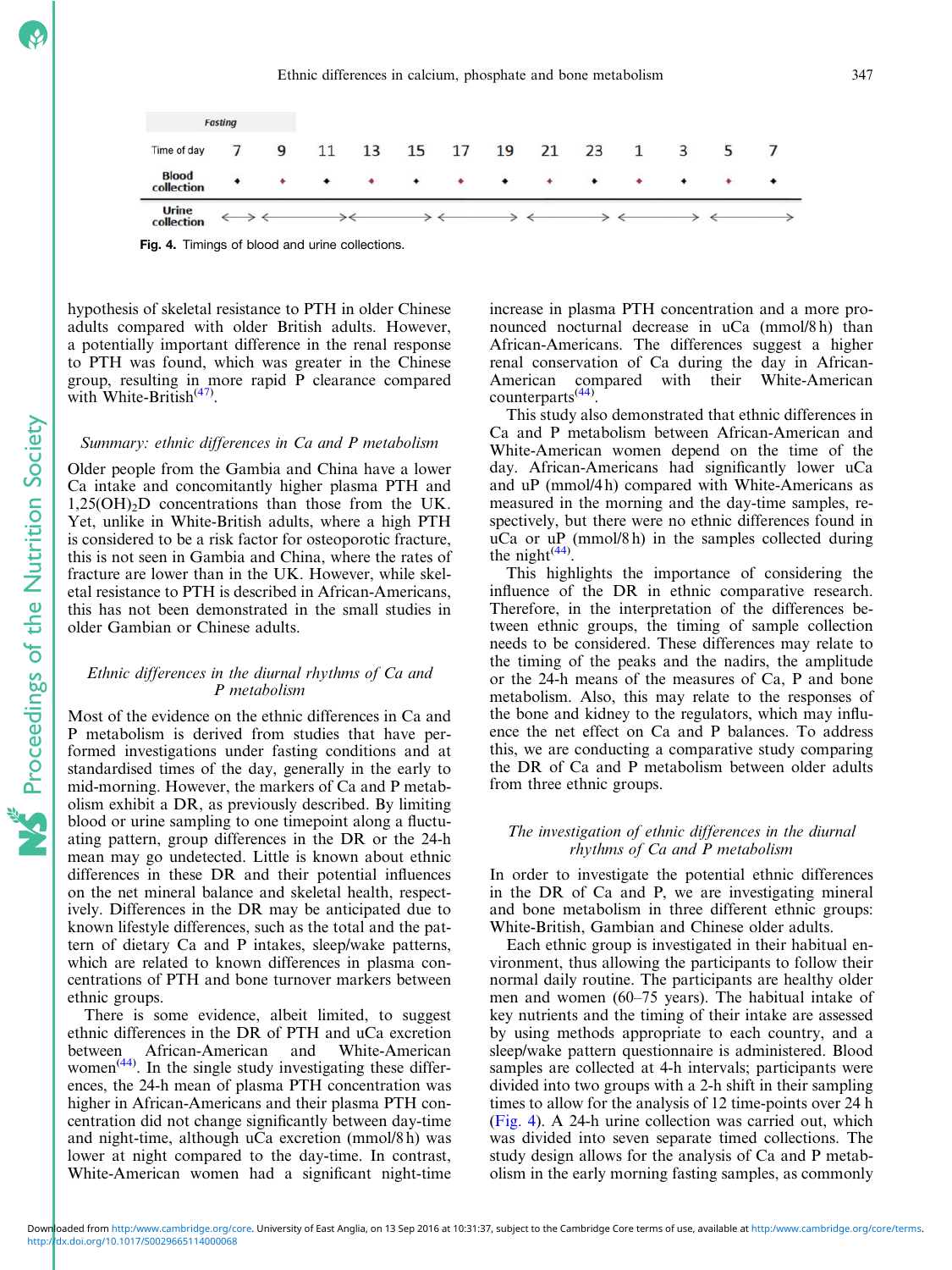<span id="page-8-0"></span>collected in ethnic comparative research, but also the non-fasting samples at standardised times of the day. Biochemical analyses were performed for the markers of the mineral and the bone metabolism, and their regulators. Data analyses are currently ongoing.

The results of this study will provide information about ethnic differences in Ca, P and bone metabolism, the importance of the sampling time in ethnic comparative research and the potential influence of the DR on the differences in Ca and P metabolism. This will potentially provide mechanistic insights into ethnic differences in mineral and bone metabolism.

#### Conclusion

There are striking differences in Ca and P metabolism between ethnic groups, as described by using examples of the differences between the groups within the USA, and between the groups in different countries (The UK, The Gambia and China). These differences in Ca and P metabolism may be associated with the known differences in bone health in older age between these ethnic groups.

Few studies have taken into account the DR of Ca and P metabolism, which are potentially different between groups, as they may be influenced by differences in exogenous factors such as sleep and wake patterns and the absolute amounts and patterns of dietary intake of key nutrients.

# Acknowledgements

We thank the Bone Research Society for their support for a research visit to Shenyang, China, through a Barbara Mawer Travel Fellowship. We wish to thank the participants of our research studies, and the members of the field staff for their assistance with conducting the

### Financial Support

This research was jointly funded by the Medical Research Council (MRC) and the Department for International Development (DFID) under the MRC/ DFID Concordat agreement; MRC Unit Programmes U105960371 and U123261351. The MRC had no role in the design, analysis or writing of this article.

#### Conflicts of Interest

None.

#### Authorship

J. R. and I. S. drafted the manuscript; L. J., B. Z. and A. P. critically reviewed the manuscript and approved the final version.

### **References**

- 1. Oxford English Dictionary (2002) 5th ed. New York: Oxford University Press.
- 2. Kanis J, Oden A, McCloskey EV et al. (2012) A systematic review of hip fracture incidence and probability of fracture worldwide. Osteoporos Int 23, 2239–2256.
- 3. Adebajo AF, Cooper C & Evans JG (1991) Fractures of the hip and distal forearm in West Africa and the United Kingdom. Age Ageing 20, 435–438.
- 4. Yan L, Zhou B, Prentice A et al. (1999) Epidemiological study of hip fracture in Shenyang, People's Republic of China. Bone 24, 151–155.
- 5. Silverman SL & Madison RE (1988) Decreased incidence of hip fracture in Hispanics, Asians, and blacks: California Hospital Discharge Data. Am J Public Health 78, 1482–1483.
- 6. Barrett JA, Baron JA, Karagas MR et al. (1999) Fracture risk in the U.S. Medicare population. J Clin Epidemiol 52, 243–249.
- 7. Kellie SE & Brody JA (1990) Sex-specific and race-specific hip fracture rates. Am J Public Health 80, 326–328.
- 8. Lauderdale DS, Jacobsen SJ, Furner SE et al. (1997) Hip fracture incidence among elderly Asian-American populations. Am J Epidemiol 146, 502–509.
- 9. Favus M & Goltzman D. (2008) Regulation of calcium and magnesium. In Primer on the Metabolic Bone Diseases and Disorders of Mineral Metabolism, 7th ed., pp. 104–108 [C Rosen, editor]. Washington: American Society for Bone and Mineral Research.
- 10. Lambers TT, Bindels RJ & Hoenderop JG (2006) Coordinated control of renal  $Ca^{2+}$  handling. Kidney Int 69, 650–654.
- 11. White K & Econs M. (2008) Fibroblast-growth-factor-23. In Primer on the Metabolic Bone Diseases and Disorders of Mineral Metabolism, 7th ed., pp. 112–116 [C Rosen, editor]. Washington: American Society for Bone and Mineral Research.
- 12. Riminucci M, Collins M, Fedarko N et al. (2003) FGF-23 in fibrous dysplasia of bone and its relationship to renal phosphate wasting. J Clin Invest 112, 683–692.
- 13. Lewiecki EM & Miller PD (2013) Skeletal effects of primary hyperparathyroidism: bone mineral density and fracture risk. J Clin Densitom 16, 28–32.
- 14. Poole KE & Reeve J (2005) Parathyroid hormone a bone anabolic and catabolic agent. Curr Opin Pharmacol 5, 612–617.
- 15. Department of Health and Human Services (2004) Bone Health and Osteoporosis. Rockville: US Department of Health and Human Services, Office of the Surgeon General.
- 16. Frolik CA, Black EC, Cain RL et al. (2003) Anabolic and catabolic bone effects of human parathyroid hormone (1–34) are predicted by duration of hormone exposure. Bone 33, 372–379.
- 17. Cosman F, Morgan DC, Nieves JW et al. (1997) Resistance to bone resorbing effects of PTH in black women. J Bone Miner Res 12, 958–966.
- 18. Koizumi M, Komaba H & Fukagawa M (2013) Parathyroid function in chronic kidney disease: role of FGF23-Klotho axis. Contrib Nephrol 180, 110–123.
- 19. Kamycheva E, Sundsfjord J & Jorde R (2004) Serum parathyroid hormone level is associated with body mass index. The 5th Tromso study. Eur J Endocrinol 151, 167-172.
- 20. Schoenmakers I, Goldberg GR & Prentice A (2008) Abundant sunshine and vitamin D deficiency. Br J Nutr 99, 1171–1173.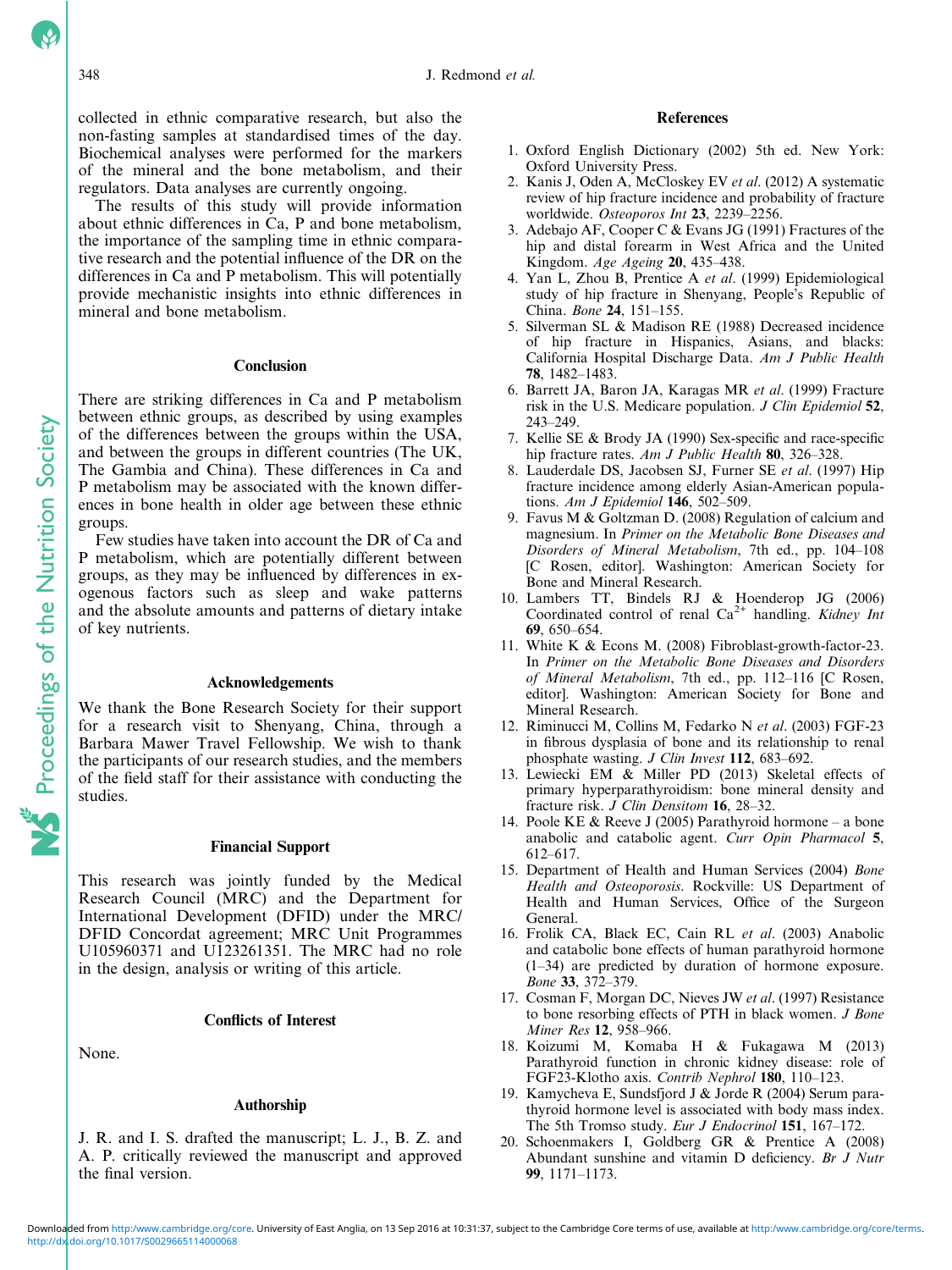- <span id="page-9-0"></span>21. Prentice A (2008) Vitamin D deficiency: a global perspective. Nutr Rev 66, S153-S164.
- 22. Refinetti R (2006) Circadian Physiology, 2nd ed. Florida: CRC Press Taylor and Francis Group.
- 23. Greenspan SL, Dresner-Pollak R, Parker RA et al. (1997) Diurnal variation of bone mineral turnover in elderly men and women. Calcif Tissue Int 60, 419–423.
- 24. Rejnmark L, Lauridsen AL, Vestergaard P et al. (2002) Diurnal rhythm of plasma 1,25-dihydroxyvitamin-D and vitamin-D-binding protein in postmenopausal women: relationship to plasma parathyroid hormone and calcium and phosphate metabolism. Eur J Endocrinol 146, 635–642.
- 25. Ahmad AM, Hopkins MT, Fraser WD et al. (2003) Parathyroid hormone secretory pattern, circulating activity, and effect on bone turnover in adult growth hormone deficiency. Bone 32, 170–179.
- 26. el-Hajj Fuleihan G, Klerman EB, Brown EN et al. (1997) The parathyroid hormone circadian rhythm is truly endogenous – a general clinical research center study.  $J$  Clin Endocrinol Metab 82, 281–286.
- 27. Calvo MS, Eastell R, Offord KP et al. (1991) Circadian variation in ionized calcium and intact parathyroid hormone: evidence for sex differences in calcium homeostasis. J Clin Endocrinol Metab 72, 69–76.
- 28. Jubiz W, Canterbury JM, Reiss E et al. (1972) Circadian rhythm in serum parathyroid hormone concentration in human subjects: correlation with serum calcium, phosphate, albumin, and growth hormone levels. J Clin Invest 51, 2040–2046.
- 29. Ledger GA, Burritt MF, Kao PC et al. (1995) Role of parathyroid hormone in mediating nocturnal and age-related increases in bone resorption. J Clin Endocrinol Metab 80, 3304–3310.
- 30. Fraser WD, Logue FC, Christie JP et al. (1998) Alteration of the circadian rhythm of intact parathyroid hormone and serum phosphate in women with established postmenopausal osteoporosis. Osteoporos Int 8, 121-126.
- 31. Eastell R, Calvo MS, Burritt MF et al. (1992) Abnormalities in circadian patterns of bone resorption and renal calcium conservation in type I osteoporosis. J Clin Endocrinol Metab 74, 487–494.
- 32. Fraser WD, Ahmad AM & Vora JP (2004) The physiology of the circadian rhythm of parathyroid hormone and its potential as a treatment for osteoporosis. Curr Opin Nephrol Hypertens 13, 437–444.
- 33. Joseph F, Ahmad AM, Ul-Haq M et al. (2008) Effects of growth hormone administration on bone mineral metabolism, PTH sensitivity and PTH secretory rhythm in postmenopausal women with established osteoporosis. J Bone Miner Res 23, 721–729.
- 34. Carpenter TO, Insogna KL, Zhang JH et al. (2010) Circulating levels of soluble Klotho and FGF23 in X-Linked hypophosphatemia: circadian variance, effects of treatment, and relationship to parathyroid status. J Clin Endocrinol Metab 95, 352–357.
- 35. Clowes JA, Hannon RA, Yap TS et al. (2002) Effect of feeding on bone turnover markers and its impact on biological variability of measurements. Bone 30, 886–890.
- 36. Schlemmer A, Hassager C, Pedersen BJ et al. (1994) Posture, age, menopause, and osteopenia do not influence the circadian variation in the urinary excretion of pyridinium crosslinks. J Bone Miner Res 9, 1883–1888.
- 37. Wichers M, Schmidt E, Bidlingmaier F et al. (1999) Diurnal rhythm of CrossLaps in human serum. Clin Chem 45, 1858–1860.
- 38. Gundberg CM, Markowitz ME, Mizruchi M et al. (1985) Osteocalcin in human serum: a circadian rhythm. J Clin Endocrinol Metab 60, 736–739.
- 39. Schlemmer A & Hassager C (1999) Acute fasting diminishes the circadian rhythm of biochemical markers of bone resorption. Eur J Endocrinol 140, 332–337.
- 40. Walsh JS & Henriksen DB (2010) Feeding and bone. Arch Biochem Biophys 503, 11–19.
- 41. Blumsohn A, Herrington K, Hannon RA et al. (1994) The effect of calcium supplementation on the circadian rhythm of bone resorption. J Clin Endocrinol Metab 79, 730–735.
- 42. Scopacasa F, Need AG, Horowitz M et al. (2012) Effects of dose and timing of calcium supplementation on bone resorption in early menopausal women. Horm Metab Res 34, 44–47.
- 43. Aerssens J, Declerck K, Maeyaert B et al. (1999) The effect of modifying dietary calcium intake pattern on the circadian rhythm of bone resorption. Calcif Tissue Int 65, 34–40.
- 44. Bell NH, Williamson BT, Hollis BW et al. (2001) Effects of race on diurnal patterns of renal conservation of calcium and bone resorption in premenopausal women. Osteoporos Int 12, 43–48.
- 45. Prentice A (2007) Mining the depths: metabolic insights into mineral nutrition. Proc Nutr Soc 66, 512–521.
- 46. Prentice A, Laskey MA, Shaw J et al. (1993) The calcium and phosphorus intakes of rural Gambian women during pregnancy and lactation. Br J Nutr 69, 885–896.
- 47. Yan L, Schoenmakers I, Zhou B et al. (2009) Ethnic differences in parathyroid hormone secretion and mineral metabolism in response to oral phosphate administration. Bone 45, 238–245.
- 48. Hu J, Zhao XH, Jia JB et al. (1993) Dietary calcium and bone density among middle-aged and elderly women in China. Am J Clin Nutr 58, 217–227.
- 49. Yano K, Heilbrun LK, Wasnich RD et al. (1985) The relationship between diet and bone mineral content of multiple skeletal sites in elderly Japanese-American men and women living in Hawaii. Am J Clin Nutr 42, 877–888.
- 50. Cheserek M, Waudo JN, Tuitoek PJ et al. (2012) Nutritional vulnerability of older persons living in urban areas of Lake Victoria Basin in East Africa. J Nutr Gerontol Geriatr 31, 86–96.
- 51. Zhang J, Wang H-J, Wang Z-H et al. (2012) Trend in dietary calcium intake among Chinese elderly in nine provinces, from 1991 to 2009. Zhonghua Liu Xing Bing Xue Za Zhi (Chin J Epidemiol) 33, 1119–1122.
- 52. Department of Health. (1998) Nutrition and Bone Health with Particular Reference to Calcium and Vitamin D: Report of the Subgroup on Bone Health of the Committee on Medical Aspects of Food and Nutrition Policy. London: The Stationary Office.
- 53. Alaimo K, McDowell MA, Briefel RR et al. (1994) Dietary intake of vitamins, minerals, and fiber of persons ages 2 months and over in the United States: Third National Health and Nutrition Examination Survey, 1988–91. Adv Data 258, 1–28.
- 54. Angbratt M, Timpka T, Blomberg C et al. (2007) Prevalence and correlates of insufficient calcium intake in a Swedish population. Public Health Nurs 24, 511–517.
- 55. Knochel J (2006) Phosphorus. In Modern Nutrition in Health and Disease, 10th ed., [M Shils, editor]. Baltimore: Lippincott Williams and Wilkins.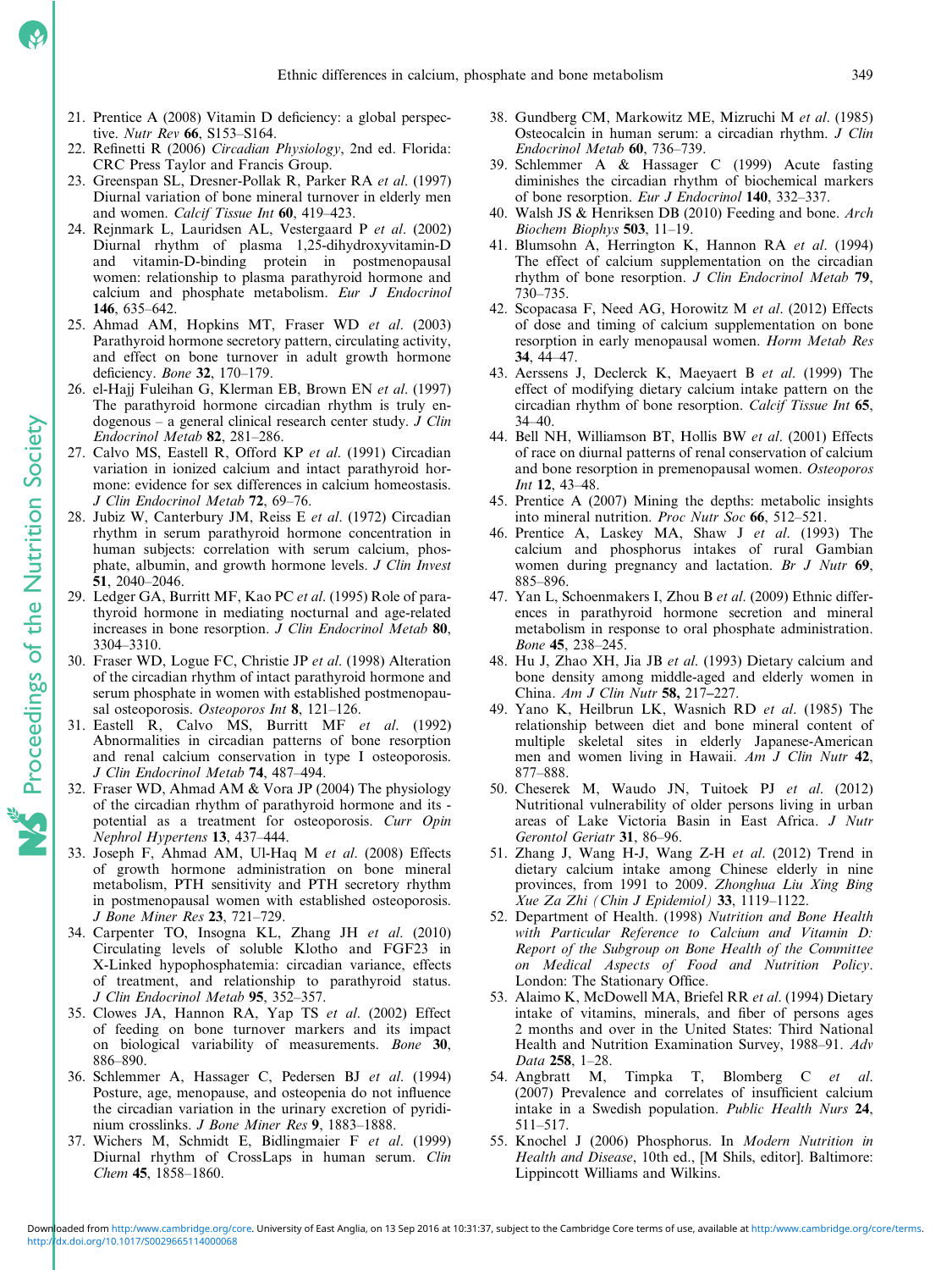- <span id="page-10-0"></span>56. Spencer H, Kramer L, Osis D et al. (1978) Effect of phosphorus on the absorption of calcium and on the calcium balance in man. J Nutr 108, 447–457.
- 57. Nelson M, Erens B, Bates B et al. (2007) Low Income Diet and Nutrition Survey: Summary of Key Findings. London: The Stationery Office.
- 58. Tam C, Hislop G, Hanley AJ et al. (2011) Food, beverage, and macronutrient intakes in postmenopausal Caucasian and Chinese-Canadian women. Nutr Cancer 63, 687–698.
- 59. Aloia JF, Mikhail M, Pagan CD et al. (1998) Biochemical and hormonal variables in black and white women matched for age and weight. *J Lab Clin Med* 132, 383–389.
- 60. Fulgoni Vr, Nicholls J, Reed A et al. (2007) Dairy consumption and related nutrient intake in African-American adults and children in the United States: continuing survey of food intakes by individuals 1994–1996, 1998, and the National Health And Nutrition Examination Survey 1999–2000. J Am Diet Assoc 107, 256–264.
- 61. Abrams S, O'Brien KO, Liang LK et al. (1995) Differences in calcium absorption and kinetics between black and white girls aged 5–16 years. J Bone Miner Res 10, 829–833.
- 62. Braun M, Palacios C, Wigertz K et al. (2007) Racial differences in skeletal calcium retention in adolescent girls with varied controlled calcium intakes. Am J Clin Nutr 85, 1657–1663.
- 63. Bell NH, Yergey AL, Vieira NE et al. (1993) Demonstration of a difference in urinary calcium, not calcium absorption, in black and white adolescents. J Bone Miner Res 8, 1111–1115.
- 64. Clemens TL, Adams JS, Henderson SL et al. (1982) Increased skin pigment reduces the capacity of skin to synthesise vitamin D3. Lancet 1, 74-76.
- 65. Brazerol W, McPhee AJ, Mimouni F et al. (1988) Serial ultraviolet B exposure and serum 25 hydroxyvitamin D response in young adult American blacks and whites: no racial differences. J Am Coll Nutr 7, 111–118.
- 66. Dawson-Hughes B (2004) Racial/ethnic considerations in making recommendations for vitamin-D for adult and elderly men and women. Am J Clin Nutr 80, 1763S– 1766S.
- 67. Gutierrez O, Farwell WR, Kermah D et al. (2011) Racial differences in the relationship between vitamin D, bone mineral density, and parathyroid hormone in the National Health and Nutrition Examination Survey. Osteoporos Int 22, 1745–1753.
- 68. Arunabh S, Pollack S, Yeh J et al. (2003) Body fat content and 25-hydroxyvitamin-D levels in healthy women. J Clin Endocrinol Metab 88, 157–161.
- 69. Coney P, Demers LM, Dodson WC et al. (2012) Determination of vitamin-D in relation to body mass index and race in a defined population of black and white women. Int J Gynaecol Obstet 119, 21-25.
- 70. Signorello LB, Shi J, Cai Q et al. (2011) Common variation in vitamin-D pathway genes predicts circulating 25-hydroxyvitamin-D Levels among African-Americans. PLoS ONE 6, e28623.
- 71. Finkelstein JS, Sowers M, Greendale GA et al. (2002) Ethnic variation in bone turnover in pre- and early perimenopausal women: effects of anthropometric and lifestyle factors. J Clin Endocrinol Metab 87, 3051-3056.
- 72. Bell NH, Greene A, Epstein S et al. (1985) Evidence for alteration of the vitamin D-endocrine system in blacks. J Clin Invest 76, 470–473.
- 73. Bell NH (1997) Bone and mineral metabolism in African Americans. Trends Endocrinol Metab 8, 240–245.
- 74. Kleerekoper M, Nelson DA, Peterson EL et al. (1994) Reference data for bone mass, calciotropic hormones,

and biochemical markers of bone remodeling in older (55–75) postmenopausal white and black women. J Bone Miner Res 9, 1745–1749.

- 75. Weinstein RS & Bell NH (1988) Diminished rates of bone formation in normal black adults. N Engl J Med 319, 1698–1701.
- 76. Gutierrez O, Isakova T, Smith K et al. (2010) Racial differences in postprandial mineral ion handling in health and in chronic kidney disease. Nephrol Dial Transplant 25, 3970– 3977.
- 77. Taylor EF & Curhan GC (2007) Differences in 24-hour urine composition between black and white women. J Am Soc Nephrol 18, 654–659.
- 78. Dawson-Hughes B, Harris SS, Finneran S et al. (1995) Calcium absorption responses to calcitriol in black and white premenopausal women. J Clin Endocrinol Metab 80, 3068–3072.
- 79. Jarjou L, Prentice A, Sawo Y et al. (2006) Randomized, placebo-controlled, calcium supplementation study in pregnant Gambian women: effects on breast-milk calcium concentrations and infant birth weight, growth, and bone mineral accretion in the first year of life. Am J Clin Nutr 83, 657–666.
- 80. Schoenmakers I, Ginty F, Jarjou LMA et al. (2010) Interrelation of parathyroid hormone and vitamin D metabolites in adolescents from the UK and The Gambia. J Steroid Biochem Mol Biol 121, 217–220.
- 81. Jarjou LM, Laskey MA, Sawo Y et al. (2010) Effect of calcium supplementation in pregnancy on maternal bone outcomes in women with a low calcium intake. Am J Clin Nutr 92, 450–457.
- 82. Aspray TJ, Yan L & Prentice A (2005) Parathyroid hormone and rates of bone formation are raised in perimenopausal rural Gambian women. Bone 36, 710–720.
- 83. Schoenmakers I, Jarjou LMA, Goldberg GR et al. (2013) Acute response to oral calcium loading in pregnant and lactating women with a low calcium intake: a pilot study. Osteoporos Int 24, 2301–2308.
- 84. Bates B, Lennox A, Prentice A et al. National Diet and Nutrition Survey Headline results from Years 1, 2 and 3 (combined) of the Rolling Programme (2008/2009 – 2010/ 11). [Online: 03/08/2013]; available at http://transparency. dh.gov.uk/2012/07/25/ndns-3-years-report/
- 85. Prentice A, Shaw J, Laskey MA et al. (1991) Bone mineral content of British and rural Gambian women aged 18–80+ years. Bone Miner 12, 201–214.
- 86. Schnitzler CM (1993) Bone quality: a determinant for certain risk factors for bone fragility. Calcif Tissue Int 53, S27–S31.
- 87. Yan L, Zhou B, Wang X et al. (2003) Older people in China and the United Kingdom differ in the relationships among parathyroid hormone, vitamin-D, and bone mineral status. Bone 33, 620–627.
- 88. National Osteoporosis Guideline Group. (2010) Guideline for the diagnosis and management of osteoporosis.
- 89. Aspray TJ, Prentice A, Cole TJ et al. (1996) Low bone mineral content is common but osteoporotic fractures are rare in elderly rural Gambian women. J Bone Miner Res 11, 1019–1025.
- 90. Redmond J, Jarjou LM, Palla L et al. (2013) Renal conservation of calcium in Gambian compared to British older adults (Oral Presentation). Nutrition Society Summer Meeting; Newcastle, UK, July 2013.
- 91. Lau E, Donnan S, Barker DJ et al. (1988) Physical activity and calcium intake in fracture of the proximal femur in Hong Kong. Br Med J 297, 1441–1443.